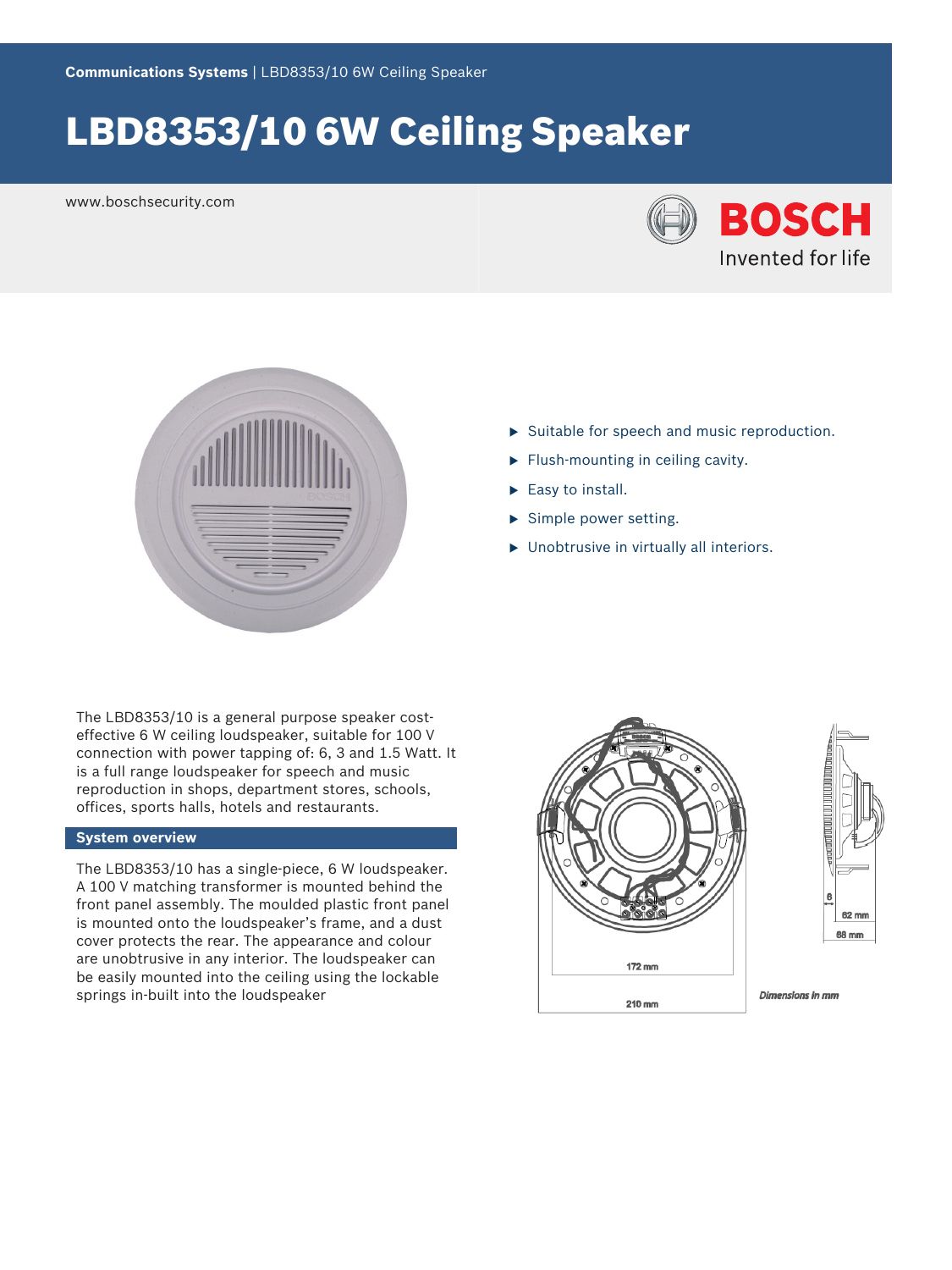## **2** | LBD8353/10 6W Ceiling Speaker





|  | Acoustical performance Specified per Octave |  |  |
|--|---------------------------------------------|--|--|
|--|---------------------------------------------|--|--|

|                   | 250<br>Hz | 500<br>Hz | 1000<br>Hz | 2000<br>Hz | 4000<br>Hz | 8000<br>Hz |
|-------------------|-----------|-----------|------------|------------|------------|------------|
| <b>SPL1.1</b>     | 90.5      | 90.8      | 89.1       | 92.8       | 102.9      | 86.0       |
| <b>SPL</b><br>Max | 99.5      | 99.8      | 98.1       | 101.8      | 111.9      | 95.0       |
| Q<br>Factor       | 3.9       | 5.0       | 6.3        | 7.1        | 17.6       | 12.4       |

| Efficien<br>сy<br>(in %) | 0.7 | 0.8 | 0.5 | 1.2 | 12.3 | 0.3 |
|--------------------------|-----|-----|-----|-----|------|-----|
| Η.<br>Angle              | 160 | 150 | 170 | 160 | 40   | 150 |
| V. Angle                 | 180 | 180 | 180 | 155 | 45   | 110 |



#### **Parts included**

| Quantity | <b>Components</b>              |
|----------|--------------------------------|
|          | LBD8353/10 Ceiling Loudspeaker |

### **Technical specifications**

#### **Electrical**

| Maximum Power                                        | 8W                       |
|------------------------------------------------------|--------------------------|
| <b>Rated Power</b>                                   | 6W                       |
| Sound Pressure level<br>at $6 W / 1 W (1 KHz at 1m)$ | 98.1 dB / 89.1 dB (SPL)  |
| Effective frequency range (-10<br>dB)                | $100$ Hz - $8$ KHz       |
| Opening Angle at 1 KHz / 4 KHz<br>$(-6 dB)$          | $180^{\circ}/45^{\circ}$ |
| <b>Rated Voltage</b>                                 | 100V                     |
| Rated impedance                                      | 1667 ohm                 |
| <b>Mechanics</b>                                     |                          |
| Diameter                                             | $210$ mm                 |
| Maximum depth                                        | 68 mm                    |
| Weight                                               | 700 <sub>g</sub>         |
| <b>Environmental</b>                                 |                          |
| Operating temperature                                | $-25$ °C to $+55$ °C     |
| Storage temperature                                  | $-40$ °C to $+70$ °C     |
|                                                      |                          |